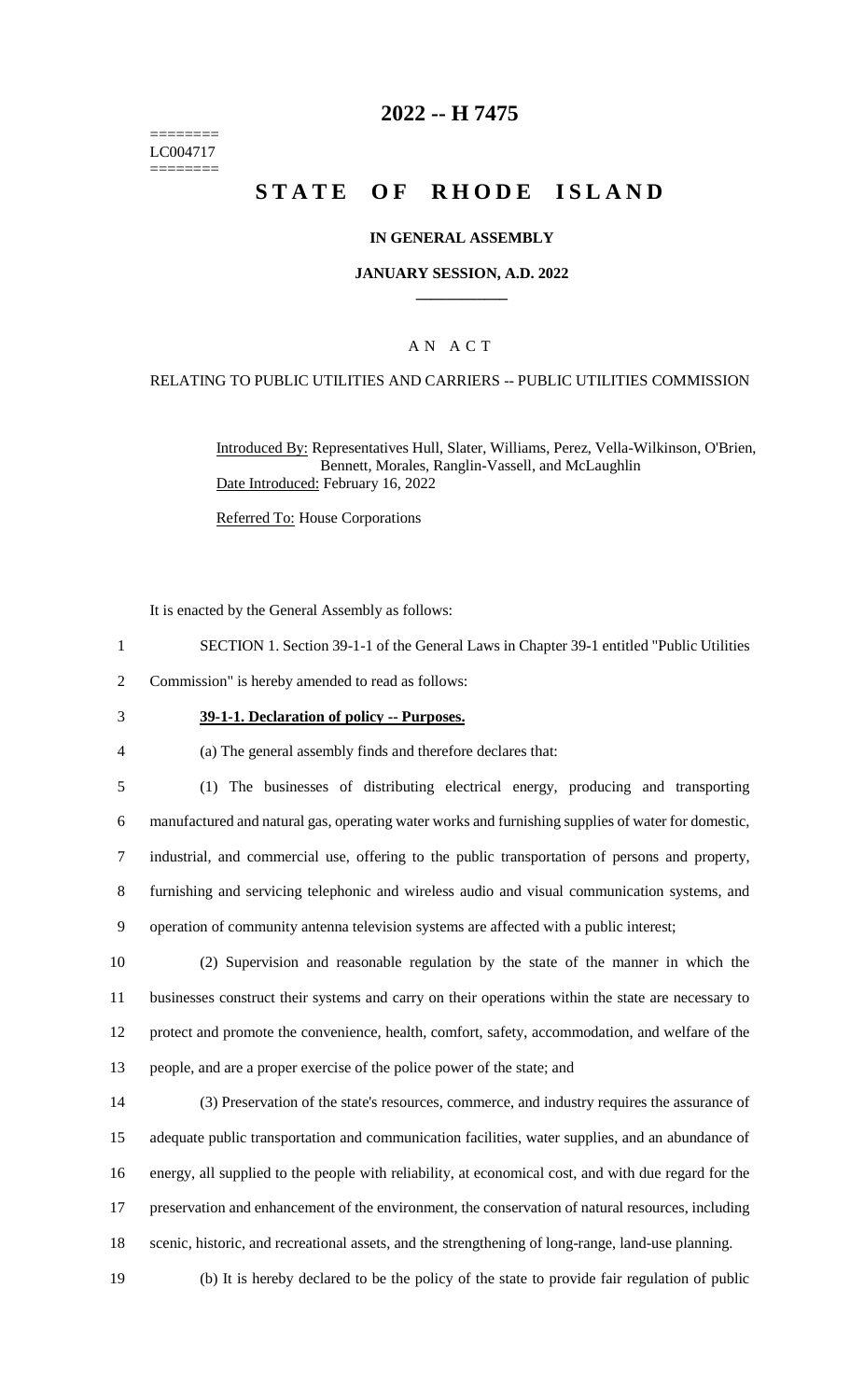utilities and carriers in the interest of the public, to promote availability of adequate, efficient, and economical energy, communication, and transportation services and water supplies to the inhabitants of the state, to provide just and reasonable rates and charges for such services and supplies, without unjust discrimination, undue preferences or advantages, or unfair or destructive competitive practices, and to cooperate with other states and agencies of the federal government in promoting and coordinating efforts to achieve realization of this policy.

 (c) To this end, there is hereby vested in the public utilities commission and the division of public utilities and carriers the exclusive power and authority to supervise, regulate, and make orders governing the conduct of companies offering to the public in intrastate commerce energy, communication, and transportation services and water supplies for the purpose of increasing and maintaining the efficiency of the companies, according desirable safeguards and convenience to their employees and to the public, and protecting them and the public against improper and unreasonable rates, tolls, and charges by providing full, fair, and adequate administrative procedures and remedies, and by securing a judicial review to any party aggrieved by such an administrative proceeding or ruling.

(d) The legislature also finds and declares, as of 1996, the following:

 (1) That lower retail electricity rates would promote the state's economy and the health and general welfare of the citizens of Rhode Island;

 (2) That current research and experience indicates that greater competition in the electricity industry would result in a decrease in electricity rates over time;

(3) That greater competition in the electricity industry would stimulate economic growth;

 (4) That it is in the public interest to promote competition in the electricity industry and to establish performance-based ratemaking for regulated utilities;

 (5) That in connection with the transition to a more competitive electric utility industry, public utilities should have a reasonable opportunity to recover transitional costs associated with commitments prudently incurred in the past pursuant to their legal obligations to provide reliable electric service at reasonable costs;

 (6) That it shall be the policy of the state to encourage, through all feasible means and measures, states where fossil-fueled, electric-generating units producing air emissions affecting Rhode Island air quality are located to reduce such emissions over time to levels that enable cost-effective attainment of environmental standards within Rhode Island; and

 (7) That in a restructured electrical industry the same protections currently afforded to low-income customers shall continue.

(e) The legislature further finds and declares as of 2006: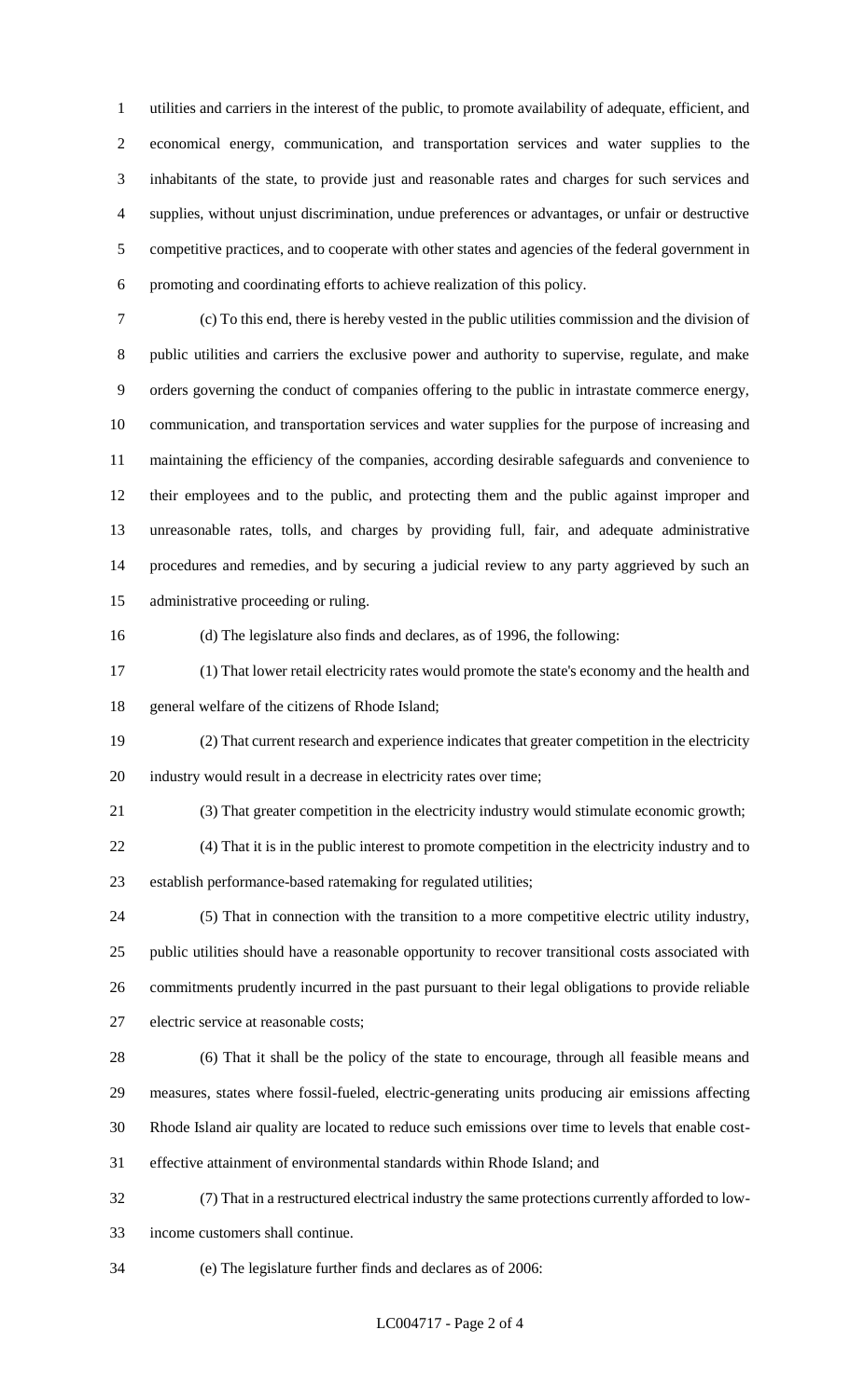- 1 (1) That prices of energy, including especially fossil-fuels and electricity, are rising faster 2 than the cost of living and are subject to sharp fluctuations, which conditions create hardships for 3 many households, institutions, organizations, and businesses in the state;
- 4 (2) That while utility restructuring has brought some benefits, notably in transmission and 5 distribution costs and more efficient use of generating capacities, it has not resulted in competitive 6 markets for residential and small commercial-industrial customers, lower overall prices, or greater 7 diversification of energy resources used for electrical generation;
- 8 (3) That the state's economy and the health and general welfare of the people of Rhode 9 Island benefit when energy supplies are reliable and least-cost; and
- 10 (4) That it is a necessary move beyond basic utility restructuring in order to secure for 11 Rhode Island, to the maximum extent reasonably feasible, the benefits of reasonable and stable 12 rates, least-cost procurement, and system reliability that includes energy resource diversification, 13 distributed generation, and load management; and
- 14 (f) The legislature further finds and declares that the state benefits most when energy
- 15 supplies are delivered in a safe and reliable manner; and that attempts to lower costs and increase
- 16 profits must not take precedence over the need for the residents of the state to have access to
- 17 customer service representatives physically located and accessible within the state.
- 18 SECTION 2. Chapter 39-2 of the General Laws entitled "Duties of Utilities and Carriers"
- 19 is hereby amended by adding thereto the following section:
- 

### 20 **39-2-29. Duty to maintain customer service operations within the state.**

- 21 Every public utility operated and licensed to provide services to the residents and
- 22 businesses within the state under chapter 1 of title 39 shall maintain a customer service operation
- 23 physically located within the state which is reasonably staffed to meet the expectations of the
- 24 public. The customer service operation shall be available to answer customer inquiries, meet with
- 25 customers, accept payment of bills, and perform any other services that the public utilities
- 26 commission may direct from time to time.
- 27 SECTION 3. This act shall take effect upon passage.

======== LC004717 ========